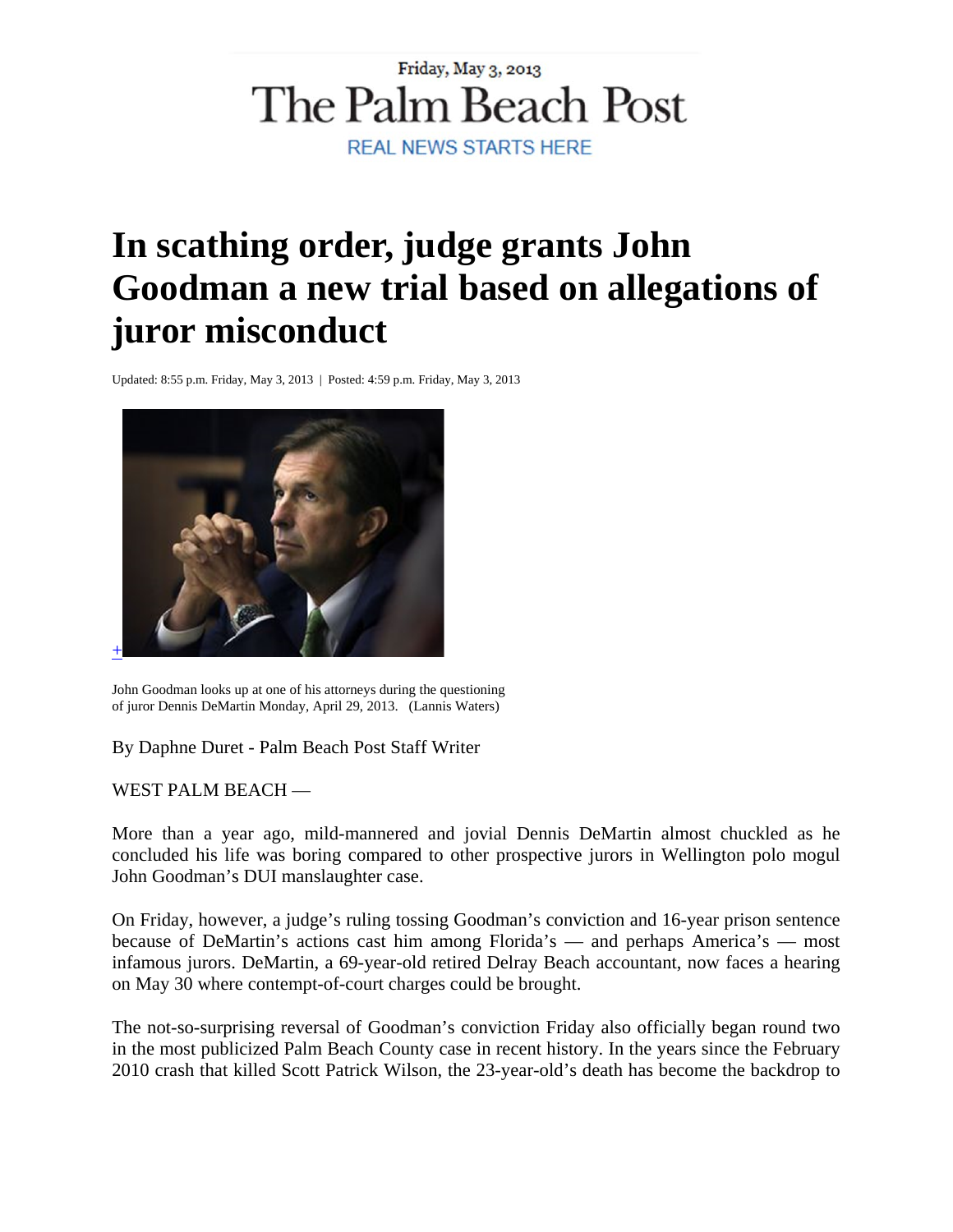a storyline of Goodman's vast wealth, adult adoption, capped by a Bentley-malfunction-andbarn-drink defense during his March 2012 trial.

Trial has been rendered void under the weight of DeMartin's missteps, which last year centered around a drinking experiment he conducted the night before he and other jurors convicted Goodman. And more recently came revelations that he withheld from the court during jury selection that his ex-wife had a DUI he blamed for the end of their marriage, and a daughter who was the victim of rape during a home invasion robbery.

In the end, Circuit Judge Jeffrey Colbath ruled, DeMartin's repeated violations of his duties as a juror robbed Goodman, prosecutors and the citizens of Palm Beach County of a fair trial.

"Every person charged with a crime deserves a fair trial without the likes of Dennis DeMartin," Colbath wrote in an 11-page ruling.

Colbath said DeMartin had a "reckless indifference" to the truth, and added that allowing Goodman's conviction to stand in light of DeMartin's action "would erode the integrity of the judicial system."

The ruling comes four days after DeMartin appeared in court for a second round of questioning since he and five other jurors convicted Goodman of DUI manslaughter.

Colbath questioned DeMartin last year after he revealed in a self-published book that he conducted the drinking experiment. The judge ultimately ruled that DeMartin had committed misconduct, but said it had no impact on the jury's verdict.

But with the more recent revelations about DeMartin's ex-wife and daughter, Colbath decided that the actions had a cumulative effect of rendering Goodman's trial unfair.

Colbath appeared to be leaning toward tossing Goodman's conviction during a Monday hearing, stopping the questioning of DeMartin twice as the Delray Beach retiree repeatedly attributed his omissions to a poor memory.

"Why didn't you tell us you were having these problems then?" Colbath asked him at one point.

On Friday, Goodman's defense team applauded Colbath's ruling. His lead defense attorney, Roy Black, has long accused DeMartin of lying his way onto the jury with the hopes of landing a lucrative book deal. DeMartin said that he has only made \$322 to date on the three books he's published on Amazon.com since the trial.

"A juror who deceives to get on a jury in a high-profile case for his own profit is a trial lawyer's worst nightmare," Black said Friday. "Fortunately, this time the deception was exposed and a courageous judge set aside the verdict."